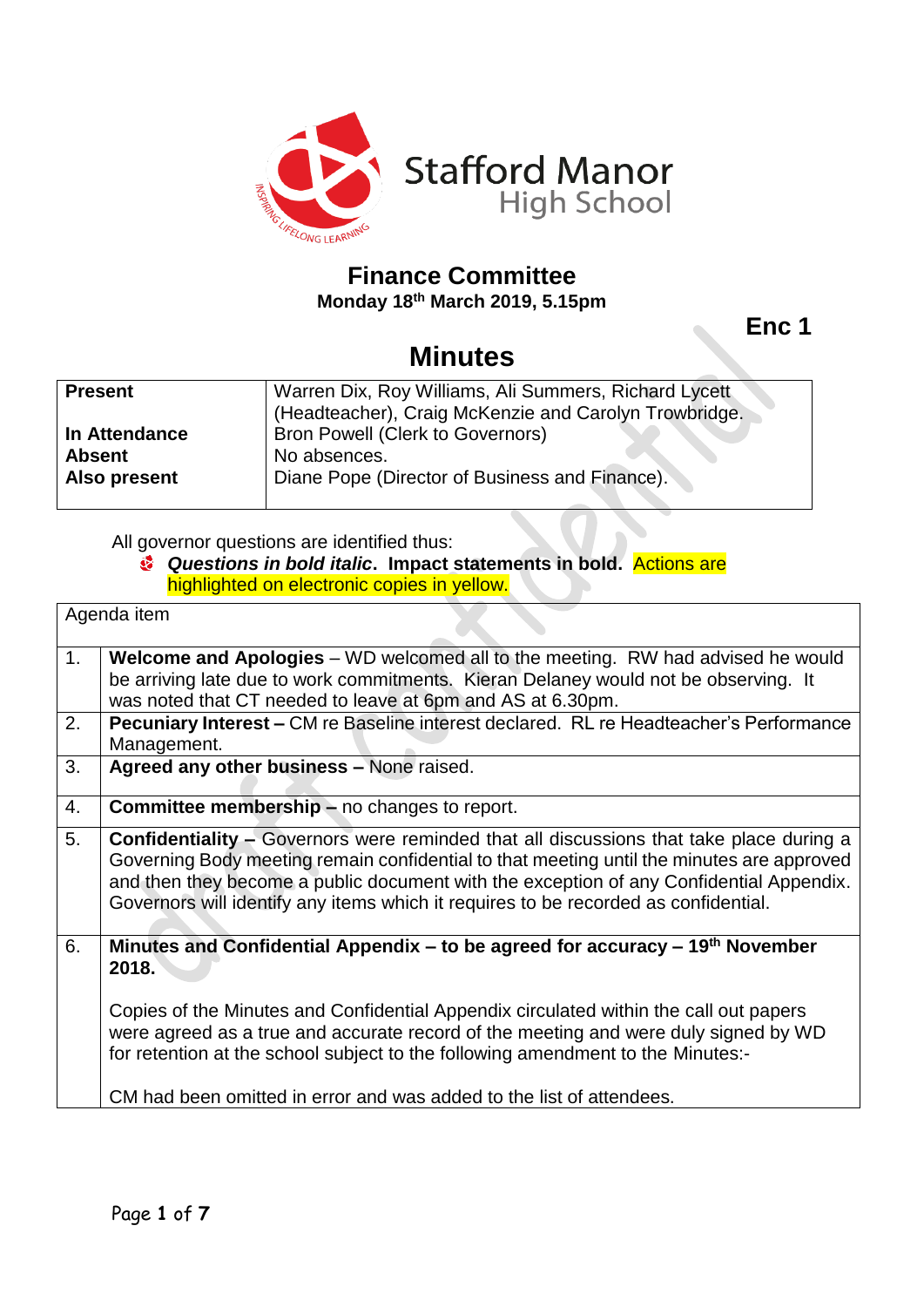| Item<br>no     | Action                                                                                                                                                                                                                                                                                                           |                                                                                                                              | Outcome                                                                                                                                                                                                                                                                                                                                                                                                                                                                                   |  |
|----------------|------------------------------------------------------------------------------------------------------------------------------------------------------------------------------------------------------------------------------------------------------------------------------------------------------------------|------------------------------------------------------------------------------------------------------------------------------|-------------------------------------------------------------------------------------------------------------------------------------------------------------------------------------------------------------------------------------------------------------------------------------------------------------------------------------------------------------------------------------------------------------------------------------------------------------------------------------------|--|
| $\overline{7}$ | 2% (below inflation) increase be<br>implemented for all new lettings and<br>a letter be sent to all current clients<br>informing them that as a gesture of<br>loyalty                                                                                                                                            |                                                                                                                              | This had been completed via email.                                                                                                                                                                                                                                                                                                                                                                                                                                                        |  |
| $\overline{7}$ | MR was asked to provide figures of<br>potential income to enable the<br>Committee to make an informed<br>decision                                                                                                                                                                                                |                                                                                                                              | This will be available on the Business<br>Plan to be presented to the next<br>meeting of the Finance Committee.                                                                                                                                                                                                                                                                                                                                                                           |  |
| $\overline{7}$ | WD will meet with MR in two weeks'<br>time.                                                                                                                                                                                                                                                                      |                                                                                                                              | This had taken place and was very<br>productive session. WD noted the hard<br>work being done in Baseline. The<br>Business Plan is underway. WD, MR<br>and DP had also met to inspect the<br>new heating system.                                                                                                                                                                                                                                                                          |  |
| 8              | <b>Business Continuity Plan - a</b><br>desktop exercise be carried out. RL<br>and DP to agree a date in the New<br>Year and liaise with WD and AS.                                                                                                                                                               |                                                                                                                              | More information has been now added<br>to the Plan. DP met with Dean Willets<br>and the Plan was discussed. DP has<br>developed a number of scenarios and<br>the Senior Leadership Team met to<br>work through these.<br>٨<br><b>Governors asked if a Desktop</b><br>exercise had been carried out<br>- they were told that this had<br>been done and notes taken,<br>once finalised these will be<br>forwarded to WD, he will then<br>pick a scenario and go through it<br>with the SLT. |  |
| 10             | There is a new finance system that<br>is capable of producing Key<br>Performance Indicators and these<br>could be generated for Governors.<br>The accepted spend on staffing<br>within a school is 80%. Governors<br>said it would be useful to have this<br>information, particularly as a<br>monthly printout. |                                                                                                                              | Report generated was an enclosure for<br>agenda item 9.                                                                                                                                                                                                                                                                                                                                                                                                                                   |  |
| 12             | Governors were happy that the<br>Data Protection policy was fit for<br>purpose and should be presented to<br>the FGB meeting on the 3rd<br>December 2019.                                                                                                                                                        |                                                                                                                              | Done and approved.                                                                                                                                                                                                                                                                                                                                                                                                                                                                        |  |
| 13             | <b>Pupil Premium -</b>                                                                                                                                                                                                                                                                                           | See enclosures 3 and 4. Governors were confused with<br>review of spend<br>the dates on the documents. Enc 3 was correct. On |                                                                                                                                                                                                                                                                                                                                                                                                                                                                                           |  |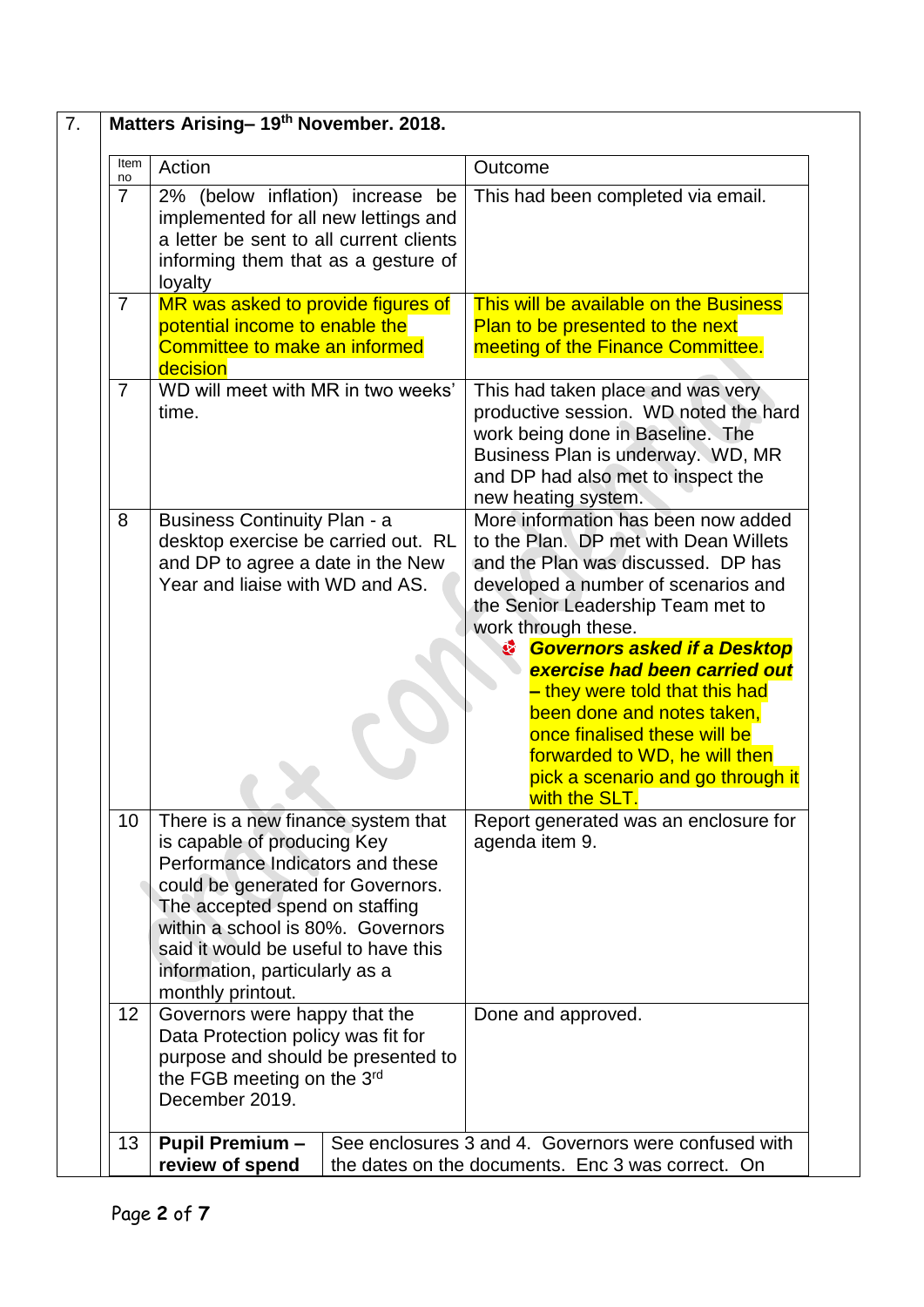|     |                                                                                                                                                                                                                                                                                                                                         | and impact - RL                          | Enc 4 Spending by Item/outcome should be 2017/2018                                                                                                                               |  |  |
|-----|-----------------------------------------------------------------------------------------------------------------------------------------------------------------------------------------------------------------------------------------------------------------------------------------------------------------------------------------|------------------------------------------|----------------------------------------------------------------------------------------------------------------------------------------------------------------------------------|--|--|
|     |                                                                                                                                                                                                                                                                                                                                         | told the                                 | and not 2016/2017.                                                                                                                                                               |  |  |
|     |                                                                                                                                                                                                                                                                                                                                         | Committee that                           | A further update will be received after this year has been                                                                                                                       |  |  |
|     |                                                                                                                                                                                                                                                                                                                                         | this is currently<br>being finalised and | completed. Governors noted the detail of the document<br>and thanked RL for this. The report outlines what has                                                                   |  |  |
|     |                                                                                                                                                                                                                                                                                                                                         | will be presented                        | worked and the results are discussed at Progress and                                                                                                                             |  |  |
|     |                                                                                                                                                                                                                                                                                                                                         | to the Committee                         | Learning in greater depth.                                                                                                                                                       |  |  |
|     |                                                                                                                                                                                                                                                                                                                                         | at the next                              |                                                                                                                                                                                  |  |  |
|     |                                                                                                                                                                                                                                                                                                                                         | meeting 18 <sup>th</sup>                 |                                                                                                                                                                                  |  |  |
|     |                                                                                                                                                                                                                                                                                                                                         | March 2019.                              |                                                                                                                                                                                  |  |  |
| 8.  | <b>SFVS</b>                                                                                                                                                                                                                                                                                                                             |                                          |                                                                                                                                                                                  |  |  |
|     | 5.30pm RW arrived. Pecuniary interest declared regards Baseline.                                                                                                                                                                                                                                                                        |                                          |                                                                                                                                                                                  |  |  |
|     |                                                                                                                                                                                                                                                                                                                                         |                                          | The version circulated to the committee was last years signed copy. There are some                                                                                               |  |  |
|     |                                                                                                                                                                                                                                                                                                                                         |                                          | minor updates required. AS will come into school on the 28 <sup>th</sup> March 2019 to sign the                                                                                  |  |  |
|     |                                                                                                                                                                                                                                                                                                                                         | revised document ready for submission.   |                                                                                                                                                                                  |  |  |
| 9.  |                                                                                                                                                                                                                                                                                                                                         |                                          | <b>Headteacher Performance Management meeting</b>                                                                                                                                |  |  |
|     |                                                                                                                                                                                                                                                                                                                                         |                                          | This will be on the agenda to be discussed at the FGB to be held on the 1 <sup>st</sup> April 2019.                                                                              |  |  |
|     | The process has now been completed with AS, VE and Mary Gale (external advisor).                                                                                                                                                                                                                                                        |                                          |                                                                                                                                                                                  |  |  |
|     | 5.40pm RL left the meeting.                                                                                                                                                                                                                                                                                                             |                                          |                                                                                                                                                                                  |  |  |
|     | - Please see confidential appendix item 1.                                                                                                                                                                                                                                                                                              |                                          |                                                                                                                                                                                  |  |  |
|     |                                                                                                                                                                                                                                                                                                                                         | 5.45pm RL re-joined the meeting.         |                                                                                                                                                                                  |  |  |
| 10. |                                                                                                                                                                                                                                                                                                                                         |                                          | Financial Audit - including Lettings and revision of Scheme of Delegation.                                                                                                       |  |  |
|     | The Financial Compliance Audit has been carried out. The Draft was circulated to the<br>Committee with the call out papers. DP has replied to the auditor regards the draft<br>document and the revised final document has now been received. The responses have<br>been addressed. The Parent Pay recommendation has now been removed. |                                          |                                                                                                                                                                                  |  |  |
|     | SMHS was judged to be adequate. DP is satisfied with this outcome. She informed the<br>committee that a number of the action points are already in place, some prior to the audit<br>but not embedded and others since the audit.                                                                                                       |                                          |                                                                                                                                                                                  |  |  |
|     |                                                                                                                                                                                                                                                                                                                                         |                                          | Covernors asked if DP had any concerns – she assured them she did not. The                                                                                                       |  |  |
|     |                                                                                                                                                                                                                                                                                                                                         |                                          | only area that was a minor issue was the matter of banking. SMHS are no longer                                                                                                   |  |  |
|     | able to use the post office or park outside the bank, so Mrs Whitehouse is using the                                                                                                                                                                                                                                                    |                                          |                                                                                                                                                                                  |  |  |
|     |                                                                                                                                                                                                                                                                                                                                         |                                          | bank deposit system, which means a receipt is not issued. SMHS could use a<br>collection system at a cost of £20 each time. The cash is received by Baseline $-\text{it}$        |  |  |
|     |                                                                                                                                                                                                                                                                                                                                         |                                          | was suggested that MR investigate ways of reducing the cash received. It may be                                                                                                  |  |  |
|     |                                                                                                                                                                                                                                                                                                                                         |                                          | possible for Parent Pay accounts to be set up for the payments.                                                                                                                  |  |  |
|     |                                                                                                                                                                                                                                                                                                                                         |                                          |                                                                                                                                                                                  |  |  |
|     |                                                                                                                                                                                                                                                                                                                                         |                                          | WD disputed the finding in the report that discounted lettings were not reported to<br>Governors and stated that the committee are appraised of this. DP will inform the auditor |  |  |
|     | of this.                                                                                                                                                                                                                                                                                                                                |                                          |                                                                                                                                                                                  |  |  |
|     |                                                                                                                                                                                                                                                                                                                                         |                                          |                                                                                                                                                                                  |  |  |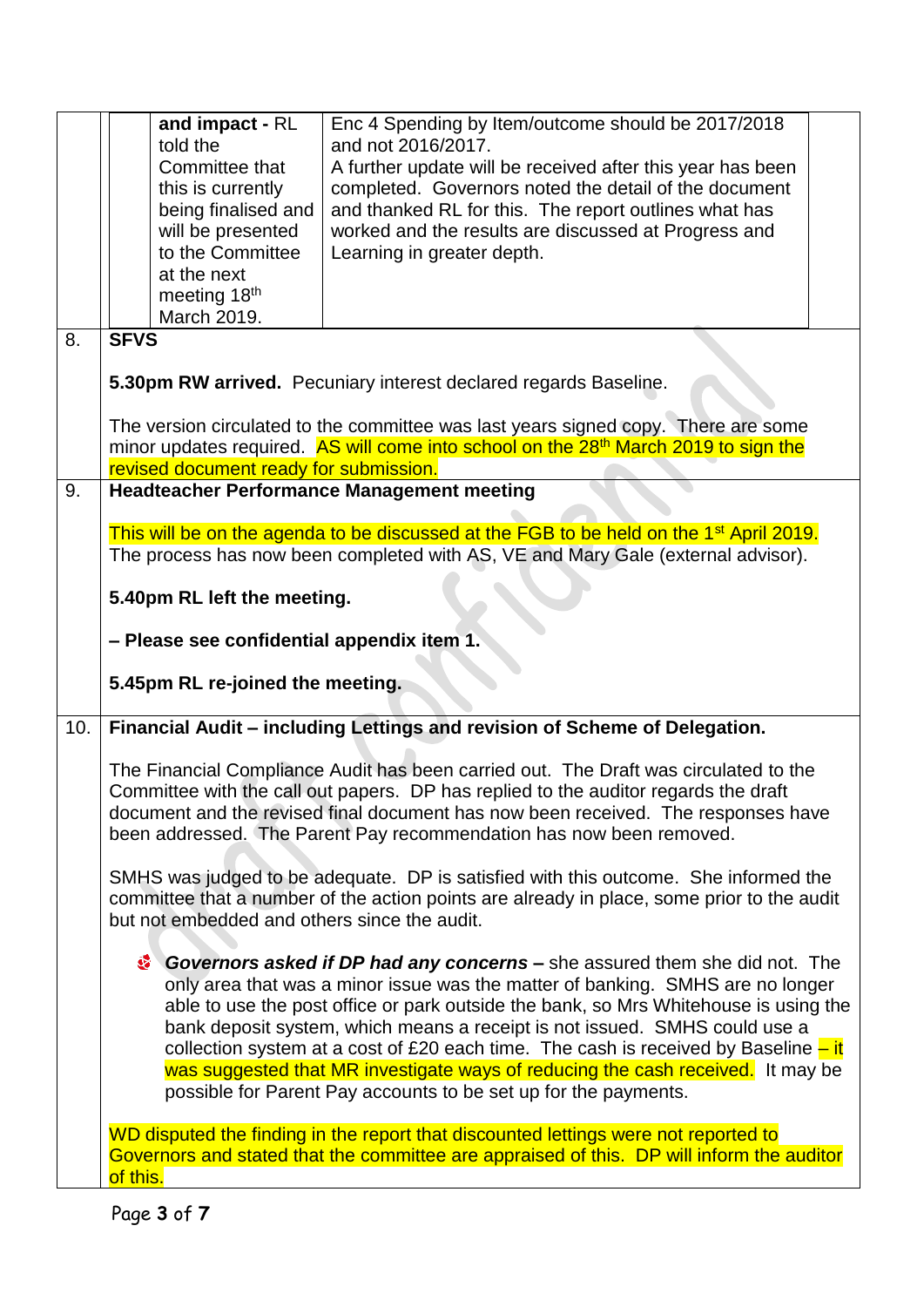| 11. | Chair power to Act - Salary increment form MS6 to UPS1 (as discussed at Strategic<br>21/01/19)                                                                                                                                                                                                                                                                                                                                                                                                                                                                                                                                                                                                                                                                                                                                                                                 |  |  |  |
|-----|--------------------------------------------------------------------------------------------------------------------------------------------------------------------------------------------------------------------------------------------------------------------------------------------------------------------------------------------------------------------------------------------------------------------------------------------------------------------------------------------------------------------------------------------------------------------------------------------------------------------------------------------------------------------------------------------------------------------------------------------------------------------------------------------------------------------------------------------------------------------------------|--|--|--|
|     | Governors were informed that there had been a late entry request made by a member of<br>staff as the system was unclear. All the criteria had been met and the award was<br>recommended by RL, AS used Chair Power to Act to implement the award. The<br>committee agreed that the right decision had been made.                                                                                                                                                                                                                                                                                                                                                                                                                                                                                                                                                               |  |  |  |
| 12. | <b>Staffing update</b>                                                                                                                                                                                                                                                                                                                                                                                                                                                                                                                                                                                                                                                                                                                                                                                                                                                         |  |  |  |
|     | Member of staff previously on long-term absence was now back on a phased return. Mrs<br>Nesirsky will be returning from maternity leave on the 29 <sup>th</sup> April 2019, she is currently<br>attending school on her Keeping in Contact days.                                                                                                                                                                                                                                                                                                                                                                                                                                                                                                                                                                                                                               |  |  |  |
|     | There are no staff leaving.                                                                                                                                                                                                                                                                                                                                                                                                                                                                                                                                                                                                                                                                                                                                                                                                                                                    |  |  |  |
|     | ICT – former student James Parton has been appointed as the ICT apprentice.                                                                                                                                                                                                                                                                                                                                                                                                                                                                                                                                                                                                                                                                                                                                                                                                    |  |  |  |
| 13. | Budget 2018 - 2019 School Budget report to Governors. Circulated within the call out<br>papers. DP updated the committee on the following:                                                                                                                                                                                                                                                                                                                                                                                                                                                                                                                                                                                                                                                                                                                                     |  |  |  |
|     | DP has met with Davina, year-end figures were discussed. The agreed deficit of £258K<br>will likely be £283K - Davina is happy that the long-term picture is satisfactory, she will<br>report to Tim Moss. Capital funding has been received for work on the ramp outside the<br>staff room; an additional cost of £2K is now likely due to asbestos removal costs.                                                                                                                                                                                                                                                                                                                                                                                                                                                                                                            |  |  |  |
|     | There was a water leak on the old boiler in the plant room.                                                                                                                                                                                                                                                                                                                                                                                                                                                                                                                                                                                                                                                                                                                                                                                                                    |  |  |  |
|     | A water bill has been received for £6K, which is being disputed. The Local Authority are<br>sent readings from the meter in the plant room. The Water Board have taken the<br>disputed reading from the meter in the path outside school.                                                                                                                                                                                                                                                                                                                                                                                                                                                                                                                                                                                                                                      |  |  |  |
|     | DP is asking that the readings be clarified and ensure that the figure is just for SMHS. It<br>would appear that the postcode for the meter is incorrect.                                                                                                                                                                                                                                                                                                                                                                                                                                                                                                                                                                                                                                                                                                                      |  |  |  |
|     | 6pm CT left the meeting.                                                                                                                                                                                                                                                                                                                                                                                                                                                                                                                                                                                                                                                                                                                                                                                                                                                       |  |  |  |
|     | Governors asked for clarity on 3 budget lines which contribute to the current<br>overspend - ACA Learning Resources - Classroom materials and 6th Form<br>Partnership for students attending at other settings; this is £24K over budget -<br>charges for the Partnership were credited rather than debited and this has caused<br>that overspend. ACD admin supplies - Photocopier costs, postage etc.; DP<br>acknowledged that there had been an error when setting this figure/calculation.<br>The costs this year do not differ largely from last year. $ICT - £11K$ overspend. It<br>was noted that these 3 lines contribute to the overall figure.<br><sup>3</sup> Governors asked if SMHS are restricted in the suppliers they use - Governors<br>were told that the school is able to shop around but certain items have to be<br>purchased from LA approved suppliers |  |  |  |
|     | DP was thanked for her detailed report. Governors felt the new format was excellent.                                                                                                                                                                                                                                                                                                                                                                                                                                                                                                                                                                                                                                                                                                                                                                                           |  |  |  |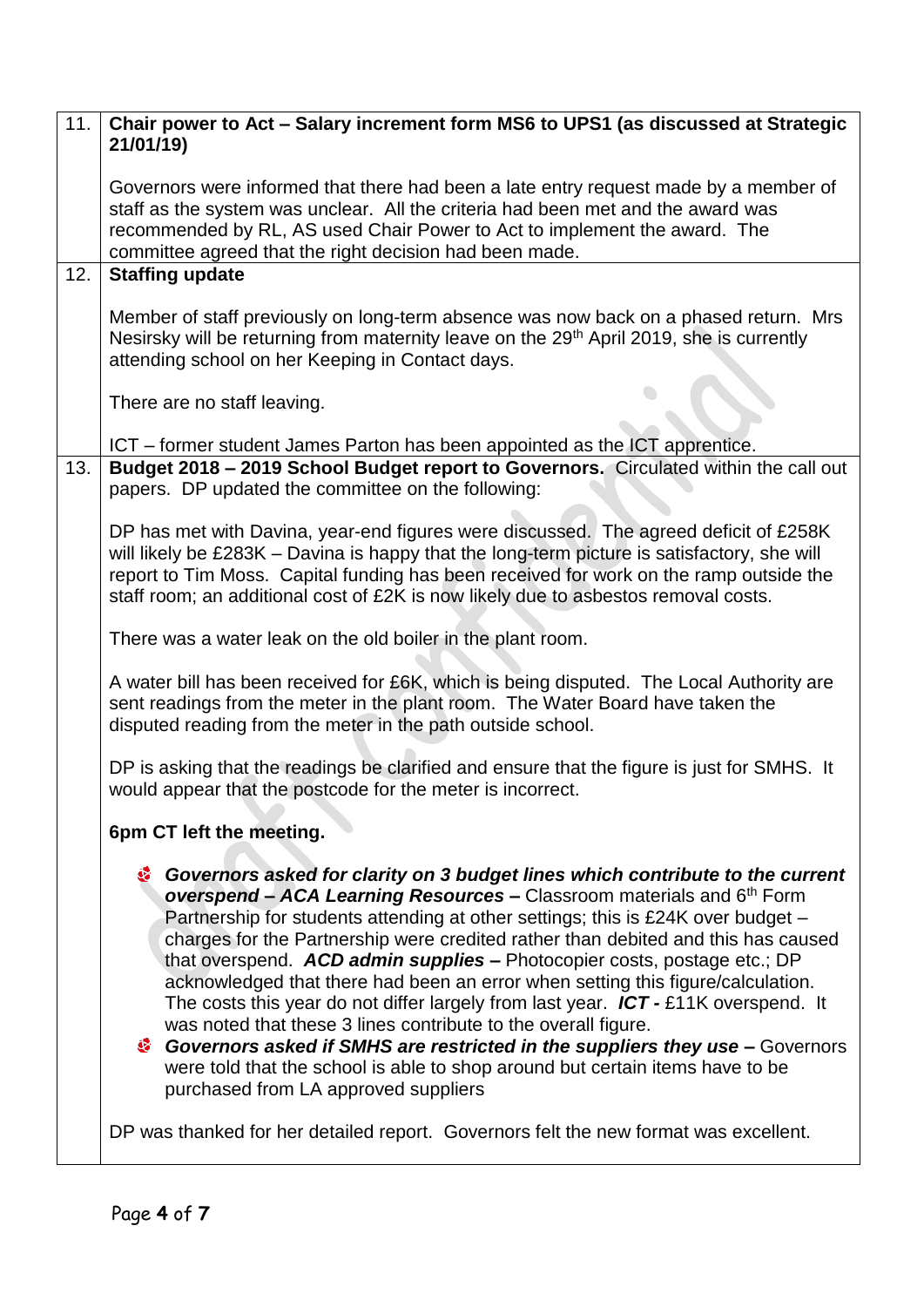| 14. | <b>Budget Planning 2019/20</b>                                                                                                                                                                                                                                                                                                                                                                                                                                                                                                                                                                                                                                                                                                                                                                                                                                                                                                                                                                                                                              |  |  |  |
|-----|-------------------------------------------------------------------------------------------------------------------------------------------------------------------------------------------------------------------------------------------------------------------------------------------------------------------------------------------------------------------------------------------------------------------------------------------------------------------------------------------------------------------------------------------------------------------------------------------------------------------------------------------------------------------------------------------------------------------------------------------------------------------------------------------------------------------------------------------------------------------------------------------------------------------------------------------------------------------------------------------------------------------------------------------------------------|--|--|--|
|     | The budget assumes the appointment of an additional teacher in September 2019 and<br>another in September 2020. Student numbers are rising, this will mean that extra staff<br>are required. There is a lag in funding as the increased number of students arrive in<br>September but are not reflected in the budget until the following April. In year budget<br>figures show a surplus but a payment must be made toward the Licence Deficit.                                                                                                                                                                                                                                                                                                                                                                                                                                                                                                                                                                                                            |  |  |  |
|     | See confidential appendix item 2.                                                                                                                                                                                                                                                                                                                                                                                                                                                                                                                                                                                                                                                                                                                                                                                                                                                                                                                                                                                                                           |  |  |  |
|     | IT - KD, RL and DP met to discuss the future needs for IT at SMHS. New computers are<br>needed in J18 and J10. DP recommended that computers be leased. Costs were<br>detailed in the plan handed out to Governors. CM was asked to ascertain if the figures<br>were good value. The number of computers in the Art room needs to be evaluated. RL<br>assured Governors that the number currently in school would be sufficient to meet the<br>needs of rising student numbers in forthcoming years.<br>Governors asked if the school had aimed high enough - there were told that<br>they had. Laptops are necessary for access arrangements to be met and for SEN<br>needs and are in place. It is difficult to say what would be the ideal. CM<br>recommended that the school use desktop computers as these last better.<br><b>Governors asked if the requirements were cut to the bone –</b> they were assured<br>that they were not. It is felt that 33 per classroom is sufficient. SMHS need to<br>ensure that they have the right set up in place. |  |  |  |
|     | The committee approved the plan.                                                                                                                                                                                                                                                                                                                                                                                                                                                                                                                                                                                                                                                                                                                                                                                                                                                                                                                                                                                                                            |  |  |  |
| 15. | Health & Safety Annual report to Governors.                                                                                                                                                                                                                                                                                                                                                                                                                                                                                                                                                                                                                                                                                                                                                                                                                                                                                                                                                                                                                 |  |  |  |
|     | Travellers Insurance visited SMHS re fire risks. 2 recommendation were made as a result<br>of this inspection.                                                                                                                                                                                                                                                                                                                                                                                                                                                                                                                                                                                                                                                                                                                                                                                                                                                                                                                                              |  |  |  |
|     | There will be a Health and Safety Audit carried out in school 26 <sup>th</sup> March 2019. The<br>auditor will meet with RL. It would be preferable for a Governor to be accessible, WD will<br>check his availability.                                                                                                                                                                                                                                                                                                                                                                                                                                                                                                                                                                                                                                                                                                                                                                                                                                     |  |  |  |
|     | The Schools Health and Safety and Wellbeing self-audit was completed 5 <sup>th</sup> February<br>2019. The report was enclosed with the call out papers.                                                                                                                                                                                                                                                                                                                                                                                                                                                                                                                                                                                                                                                                                                                                                                                                                                                                                                    |  |  |  |
|     | RL is booked on a Health and Safety training session.                                                                                                                                                                                                                                                                                                                                                                                                                                                                                                                                                                                                                                                                                                                                                                                                                                                                                                                                                                                                       |  |  |  |
|     | It is noted that the Business Continuity Plan is to be tested.                                                                                                                                                                                                                                                                                                                                                                                                                                                                                                                                                                                                                                                                                                                                                                                                                                                                                                                                                                                              |  |  |  |
| 16. | <b>Policies – The following policies were reviewed:</b>                                                                                                                                                                                                                                                                                                                                                                                                                                                                                                                                                                                                                                                                                                                                                                                                                                                                                                                                                                                                     |  |  |  |
|     | Teacher Appraisal - RL - the new version had been sent to the Committee in the call out<br>papers with minor changes highlighted. The DfE released a new model policy last week;<br>RL believes that there are only minor differences. Targets have changed in that<br>outcomes for one target has moved from being results driven SMHS has set a target to<br>look at assessment practice instead and whether it is working. Data will not be lost but<br>there is a subtle shift away from it in the purest sense.                                                                                                                                                                                                                                                                                                                                                                                                                                                                                                                                        |  |  |  |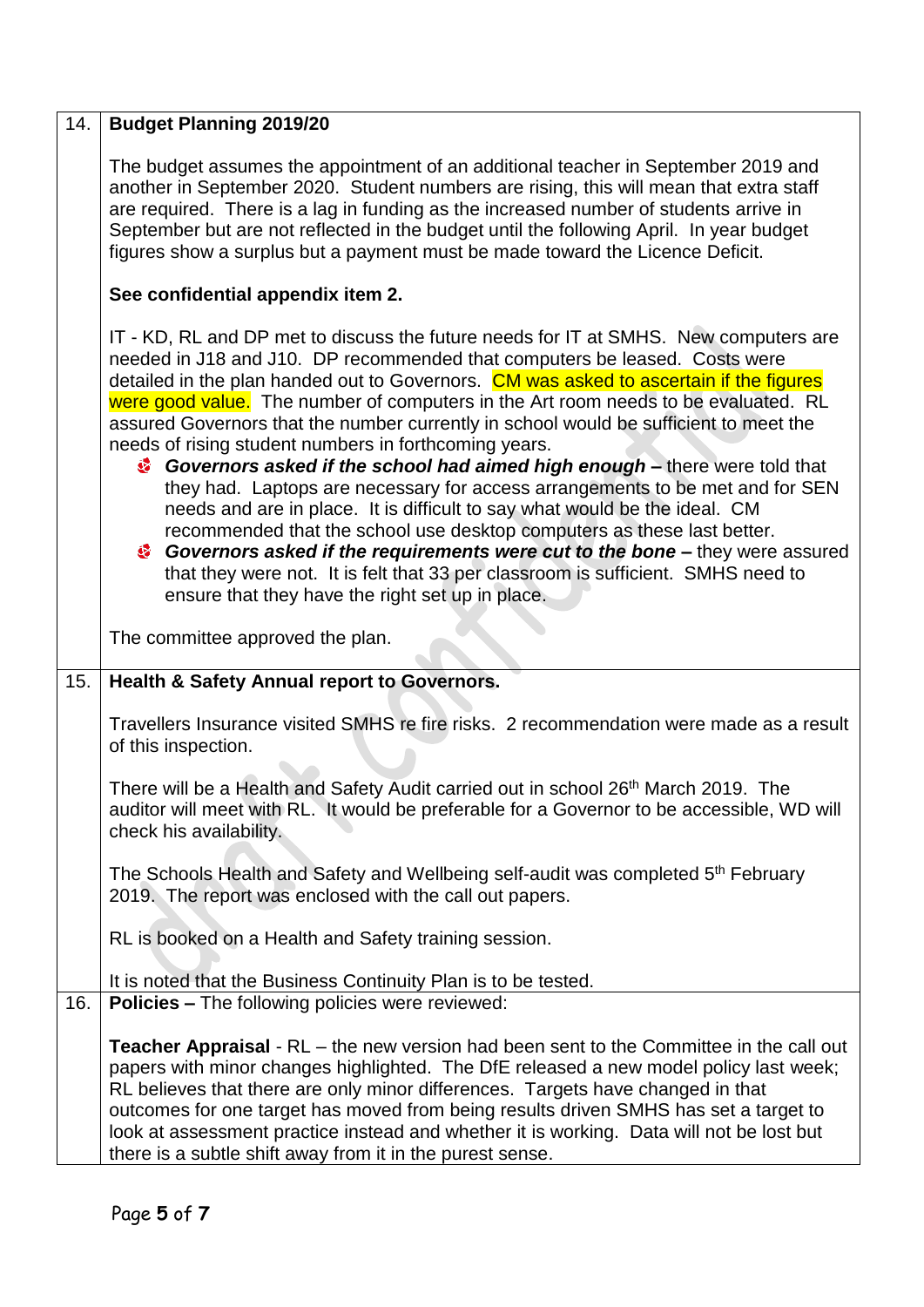|     | Governors asked if targets still challenged staff – they were assured that they                                                                                                       |  |  |  |
|-----|---------------------------------------------------------------------------------------------------------------------------------------------------------------------------------------|--|--|--|
|     | do. Attainment may not be achieved but progress can be measured due to the<br>students' starting point. Data is still considered regards impact. Aspirations                          |  |  |  |
|     | remains there for staff, but is no longer measured only on results, SMHS focus on                                                                                                     |  |  |  |
|     | achievement as it is felt more productive to examine mechanisms and to adjust                                                                                                         |  |  |  |
|     | accordingly.                                                                                                                                                                          |  |  |  |
|     | Safe use of Display screen equipment $-DP$ – there were slight changes to this.                                                                                                       |  |  |  |
|     | Acceptable use - DP - there were no changes to this document, it appears on school                                                                                                    |  |  |  |
|     | machines each time they are opened.                                                                                                                                                   |  |  |  |
|     | Debt recovery - DP - there were no changes to this document.                                                                                                                          |  |  |  |
|     | Back up procedures - DP - there was a slight change to this document.                                                                                                                 |  |  |  |
|     | <b>Social Media</b> $-$ RL $-$ this involved a big rewrite.                                                                                                                           |  |  |  |
|     | Governors asked how the policy could be monitored – SMHS need to advise                                                                                                               |  |  |  |
|     | parents of this policy. If issues do arise, procedures are followed. It was agreed                                                                                                    |  |  |  |
|     | that it would be difficult to police this policy, no sanctions are in place. It is                                                                                                    |  |  |  |
|     | possible to contact a site for content to be removed; Legal Services can also be                                                                                                      |  |  |  |
|     | contacted for advice and support.                                                                                                                                                     |  |  |  |
|     | Governors asked if parents see the policy – it was acknowledged that it is                                                                                                            |  |  |  |
|     | important the content of the policy is known. It was agreed that it would be                                                                                                          |  |  |  |
|     | published on the school website. Governors agreed to remove '(including former                                                                                                        |  |  |  |
|     | pupils)' from 5.10.                                                                                                                                                                   |  |  |  |
|     | <b>Charges and remissions policy</b> $- DP$ – there were no changes to this policy. Music                                                                                             |  |  |  |
|     | charges remains within the policy just in case it become pertinent.                                                                                                                   |  |  |  |
|     |                                                                                                                                                                                       |  |  |  |
|     | Governors agreed all policies, they were duly signed by WD for retention in school. They<br>will all be forwarded to all Governors and listed on the Agenda for the FGB meeting to be |  |  |  |
|     | held on the 1 <sup>st</sup> April 2019.                                                                                                                                               |  |  |  |
|     |                                                                                                                                                                                       |  |  |  |
| 17. | Cleaning, Grounds Maintenance & Catering Contracts - verbal update                                                                                                                    |  |  |  |
|     |                                                                                                                                                                                       |  |  |  |
|     | In 2016, a 5-year contract had been signed with a 3-year break clause. WD and DP have                                                                                                 |  |  |  |
|     | met with Chartwells on several occasions. They reported to the committee that a new 6-                                                                                                |  |  |  |
|     | year deal had been proposed, again with a 3-year break clause. Further investment was                                                                                                 |  |  |  |
|     | promised including a 'Grab and go' area. Kitchen staff are happy with the proposals.                                                                                                  |  |  |  |
|     | There are currently 3 staff and this will be increased to 4 next year. The numbers set are                                                                                            |  |  |  |
|     | being outperformed. WD was confident that the new contract represents a better deal for<br>the school. The management fee has also been reduced. The committee approved the           |  |  |  |
|     | new contract.                                                                                                                                                                         |  |  |  |
|     |                                                                                                                                                                                       |  |  |  |
| 18. | Any Other Business - No items had been raised for discussion.                                                                                                                         |  |  |  |
|     |                                                                                                                                                                                       |  |  |  |
| 19. | <b>Confidential items - 1</b> item was identified in agenda item 9 and 1 item in agenda item 14                                                                                       |  |  |  |
|     | that required to be placed on a confidential appendix.                                                                                                                                |  |  |  |
|     |                                                                                                                                                                                       |  |  |  |
| 20. | Date and Time of Next Meeting - 13th May 2019.                                                                                                                                        |  |  |  |
|     |                                                                                                                                                                                       |  |  |  |
|     |                                                                                                                                                                                       |  |  |  |

**The meeting ended at 6.46pm.**